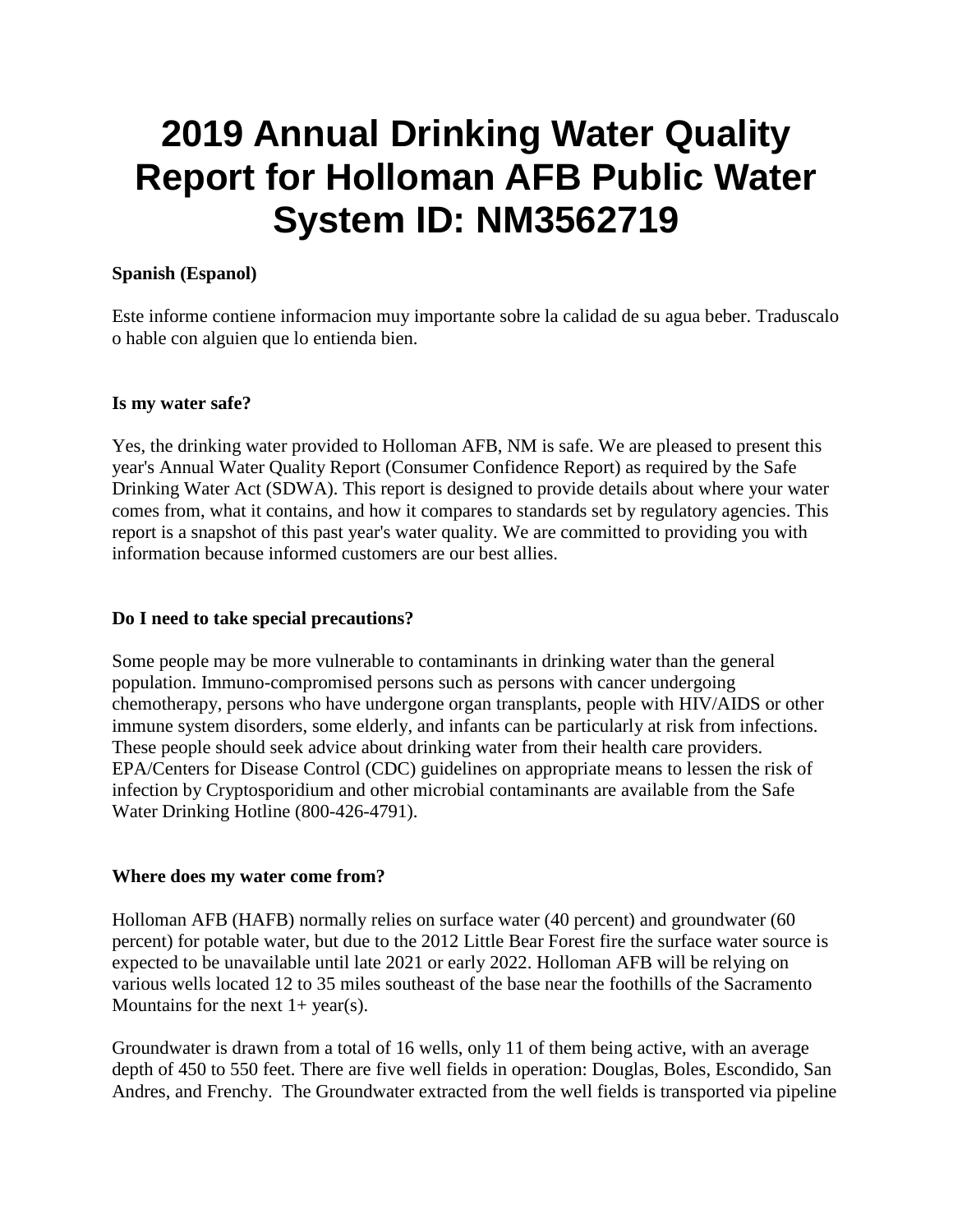to two ground level storage tanks located in Boles and San Andres well fields, with a total capacity of 0.9 MG. These water storage tanks are constantly being filled to prevent water deficits from occurring on-base. Ten years ago, average daily water demand on-base was approximately 2.1 million gallons per day (MGD) (6.4 acre-feet) or 766.5 MG per year. The average for 2019 was 0.89 MGD or 326.1 MG per year. This very significant reduction in water consumption is the result of converting the Golf Course to irrigation with treated effluent, an aggressive campaign to find/fix leaks, and replacement of 5 miles of old cast iron water mains. The replacement of old leaky water lines is continuing, thus the base water consumption is continuing to drop.

Water is treated at the Civil Engineering Water Treatment Plant, on base, and is stored in two main storage tanks (1.0 million gallons (MG) and 1.5 MG). The water is then distributed out to the water system to include two elevated tanks (Eagle Tower with a capacity of 0.3 MG (0.9 acre-feet) and North Area Tower with a capacity of 0.25 MG (0.8 acre-feet), having a total capacity of 0.55 MG (1.7 acre-feet). These tanks also serve to keep pressure in pipelines serving the base and are constantly filled.

#### **Source water assessment and its availability**

Our water system is routinely inspected by the Civil Engineering Water and Fuels System Maintenance Shop and Bioenvironmental Engineering (BE). Civil Engineering Water and Fuels System Maintenance inspects our system for its technical, financial and managerial capacity to provide safe drinking water to you. To ensure that we provide the highest quality of water available, our water system is operated by state certified operators who oversee the routine operations of our system. All improvements forthcoming will be addressed by the appropriate personnel.

If consumers would like to know more about the source water assessment done by the New Mexico Environment Department they can contact David Torres at 505-841-5306 or [david.torres@state.nm.us.](mailto:david.torres@state.nm.us)

#### **Why are there contaminants in my drinking water?**

Drinking water, including bottled water, may reasonably be expected to contain at least small amounts of some contaminants. The presence of contaminants does not necessarily indicate that water poses a health risk. More information about contaminants and potential health effects can be obtained by calling the Environmental Protection Agency's (EPA) Safe Drinking Water Hotline (800-426-4791). The sources of drinking water (both tap water and bottled water) include rivers, lakes, streams, ponds, reservoirs, springs, and wells. As water travels over the surface of the land or through the ground, it dissolves naturally occurring minerals and, in some cases, radioactive material, and can pick up substances resulting from the presence of animals or from human activity: microbial contaminants, such as viruses and bacteria, that may come from sewage treatment plants, septic systems, agricultural livestock operations, and wildlife; inorganic contaminants, such as salts and metals, which can be naturally occurring or result from urban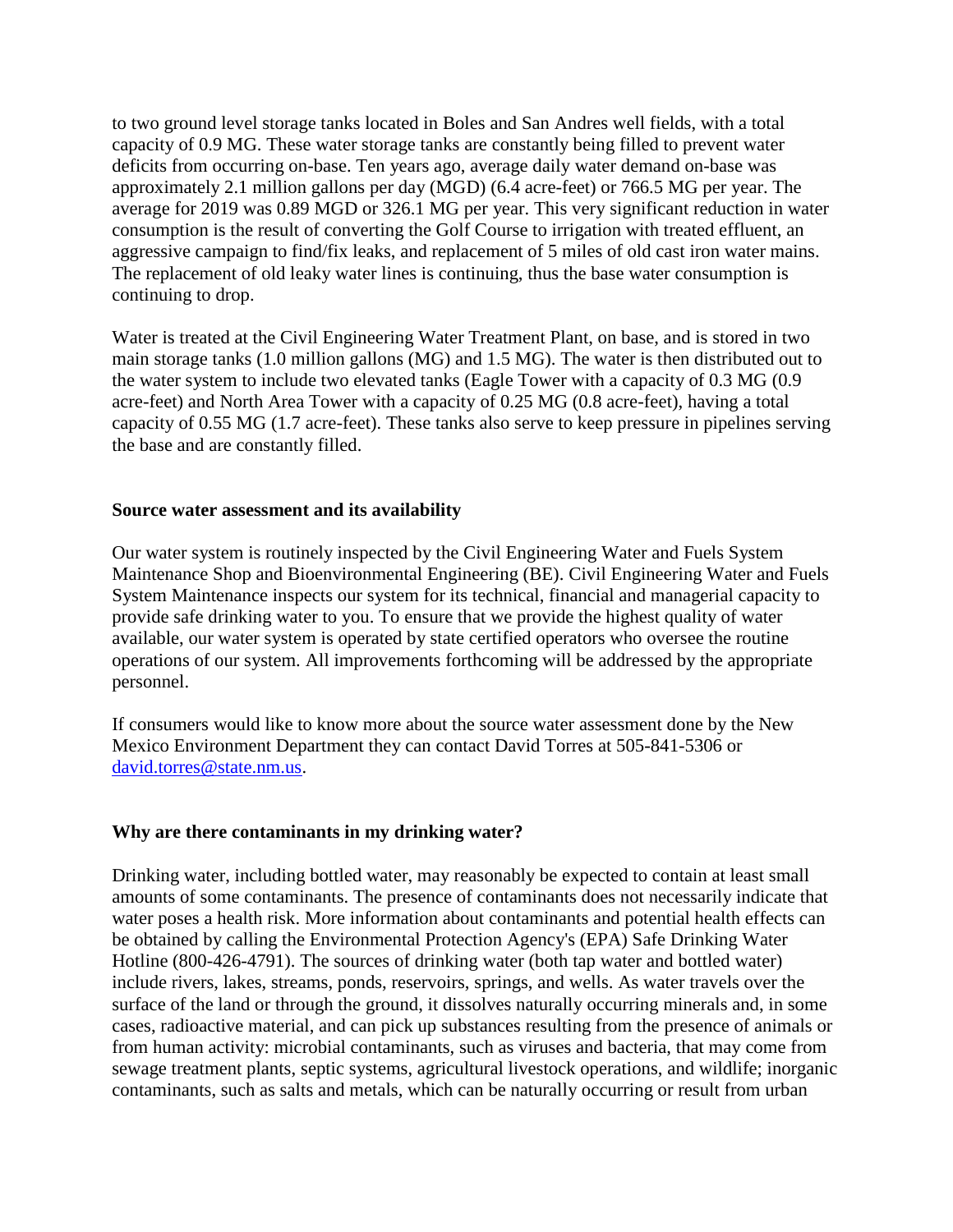stormwater runoff, industrial, or domestic wastewater discharges, oil and gas production, mining, or farming; pesticides and herbicides, which may come from a variety of sources such as agriculture, urban stormwater runoff, and residential uses; organic chemical contaminants, including synthetic and volatile organic chemicals, which are by-products of industrial processes and petroleum production, and can also come from gas stations, urban stormwater runoff, and septic systems; and radioactive contaminants, which can be naturally occurring or be the result of oil and gas production and mining activities. In order to ensure that tap water is safe to drink, EPA prescribes regulations that limit the amount of certain contaminants in water provided by public water systems. Food and Drug Administration (FDA) regulations establish limits for contaminants in bottled water which must provide the same protection for public health.

# **How can I get involved?**

The information contained in the Consumer Confidence Report may not answer all the questions you may have about the quality of the Holloman AFB's drinking water. You are welcome to contact the Bioenvironmental Engineering Flight at (575) 572-7938. Your concerns will be addressed in the monthly Water Working Group meeting.

# **Description of Water Treatment Process**

Your water is treated by disinfection. Disinfection involves the addition of chlorine or other disinfectant to kill dangerous bacteria and microorganisms that may be in the water. Disinfection is considered to be one of the major public health advances of the 20th century.

# **Water Conservation Tips**

Did you know that the average U.S. household uses approximately 400 gallons of water per day or 100 gallons per person per day? Luckily, there are many low-cost and no-cost ways to conserve water. Small changes can make a big difference - try one today and soon it will become second nature.

- Take short showers a 5 minute shower uses 4 to 5 gallons of water compared to up to 50 gallons for a bath.
- Shut off water while brushing your teeth, washing your hair and shaving and save up to 500 gallons a month.
- Use a water-efficient showerhead. They're inexpensive, easy to install, and can save you up to 750 gallons a month.
- Run your clothes washer and dishwasher only when they are full. You can save up to 1,000 gallons a month.
- Water plants only when necessary.
- Fix leaky toilets and faucets. Faucet washers are inexpensive and take only a few minutes to replace. To check your toilet for a leak, place a few drops of food coloring in the tank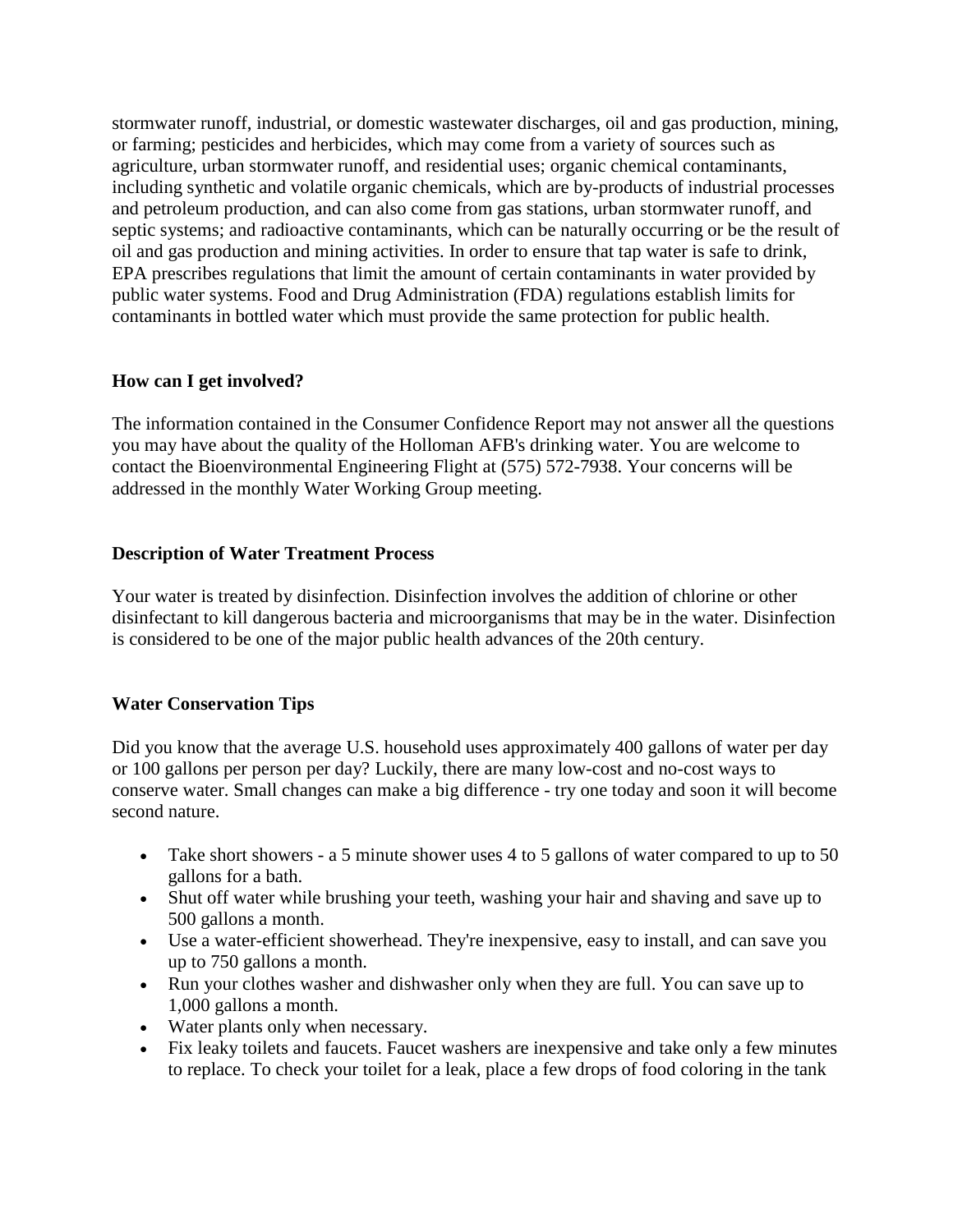and wait. If it seeps into the toilet bowl without flushing, you have a leak. Fixing it or replacing it with a new, more efficient model can save up to 1,000 gallons a month.

- Adjust sprinklers so only your lawn is watered. Apply water only as fast as the soil can absorb it and during the cooler parts of the day to reduce evaporation.
- Teach your kids about water conservation to ensure a future generation that uses water wisely. Make it a family effort to reduce next month's water bill!
- Visit [www.epa.gov/watersense](http://www.epa.gov/watersense) for more information.

### **Source Water Protection Tips**

Protection of drinking water is everyone's responsibility. You can help protect your community's drinking water source in several ways:

- Eliminate excess use of lawn and garden fertilizers and pesticides they contain hazardous chemicals that can reach your drinking water source.
- Pick up after your pets.
- If you have your own septic system, properly maintain your system to reduce leaching to water sources or consider connecting to a public water system.
- Dispose of chemicals properly; take used motor oil to a recycling center.
- Volunteer in your community. Find a watershed or wellhead protection organization in your community and volunteer to help. If there are no active groups, consider starting one. Use EPA's Adopt Your Watershed to locate groups in your community, or visit the Watershed Information Network's How to Start a Watershed Team.
- Organize a storm drain stenciling project with your local government or water supplier. Stencil a message next to the street drain reminding people "Dump No Waste - Drains to River" or "Protect Your Water." Produce and distribute a flyer for households to remind residents that storm drains dump directly into your local water body.

#### **Monitoring and reporting of compliance data violations**

# **IMPORTANT INFORMATION ABOUT YOUR DRINKING WATER**

#### **Monitoring and Reporting Requirements Not Met for Holloman Air Force Base**

Este informe contiene información importante acerca de su agua potable. Haga que alguien lo traduzca para usted, o hable con alguien que lo entienda.

On 25 February 2020, via mail, Holloman AFB received a Notice of Violation (NOV) that our system recently failed to collect the correct number of drinking water samples. Although this incident was not an emergency, as our customers, you have a right to know what happened and what we are doing to correct the situation.

We are required to monitor your drinking water for specific contaminants on a regular basis. Results of regular monitoring are an indicator of whether or not our drinking water meets health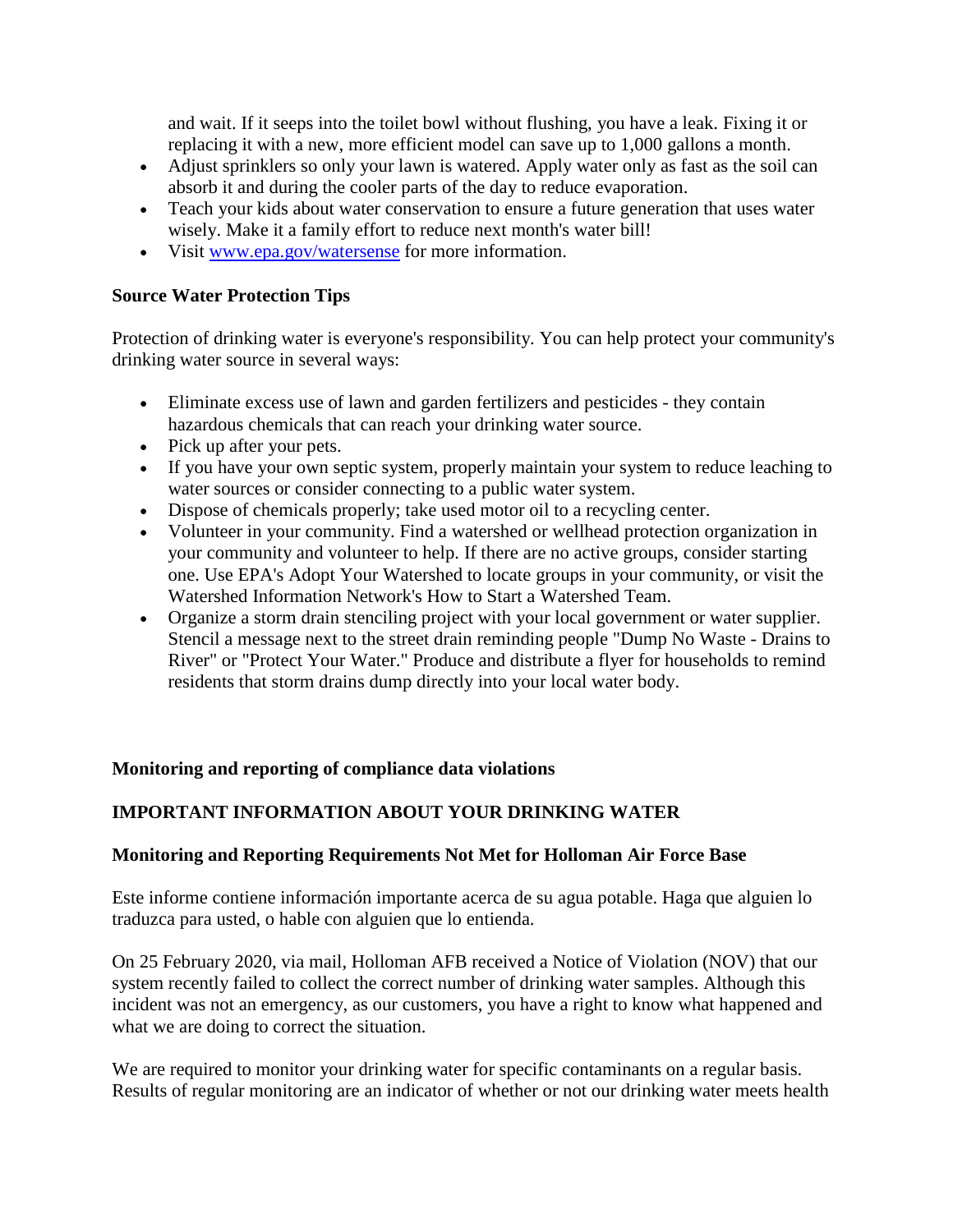standards. The table below lists the contaminants and the compliance periods which we did not monitor or test and therefore cannot be sure of the quality of our drinking water during the compliance period.

| <b>Contaminant</b>       | <b>Facility</b>              | <b>Compliance Period</b> |
|--------------------------|------------------------------|--------------------------|
| <b>Synthetic Organic</b> | Treatment Plant $#2$ – Entry | 2017-2019                |
| Compounds (SOCs)         | Point                        |                          |

#### **What should you do?**

There is nothing you need to do. You do not need to boil your water or take other corrective actions. You may continue to drink the water. If a situation arises where the water is no longer safe to drink, you will be notified within 24 hours.

#### **What happened and what is being done?**

- Synthetic Organic Compounds are man-made compounds used for a variety of industrial and agricultural purposes. This group of contaminants includes pesticides, polychlorinated biphenyls (PCBs), and dioxin. SOC health effects include damage to the nervous system, kidneys, and cancer risks. BE collects SOC water samples twice every three years on separate quarters.

- SOC samples were collected on 28 June 2018 but due to the submission of an incomplete sample set, were rejected by the lab; resampling was not accomplished. Samples collected on 3 December 2018 met regulatory standards.

- On 20 December 2019, Bioenvironmental Engineering (BE) became aware that a second set of SOC samples for the 2017-2019 compliance period had not been submitted.

- In order to return to compliance, BE has begun to collect SOC samples in the year 2020 instead of 2021 as previously scheduled. Samples collected on 14 January 2020 and 14 April 2020 have met regulatory standards.

- In response to this NOV, the New Mexico Environmental Department (NMED) requires public notification to base populace via a few options; BE chooses to notify the public in the annual Consumer Confidence Report (CCR).

#### **Results of voluntary monitoring**

In an effort to provide supplemental information on unregulated contaminants of concern, perfluoroalkyl substance (PFAS) samples were voluntarily collected in March 2019. Used for firefighting at airfields as part of aqueous film forming foam (AFFF) fire extinguishing agent and in a number of industrial processes. The EPA lifetime drinking water Health Advisory (HA) is 70 ppt. Samples were taken from the water system point of entry and results are provided below (see unit descriptions for definitions).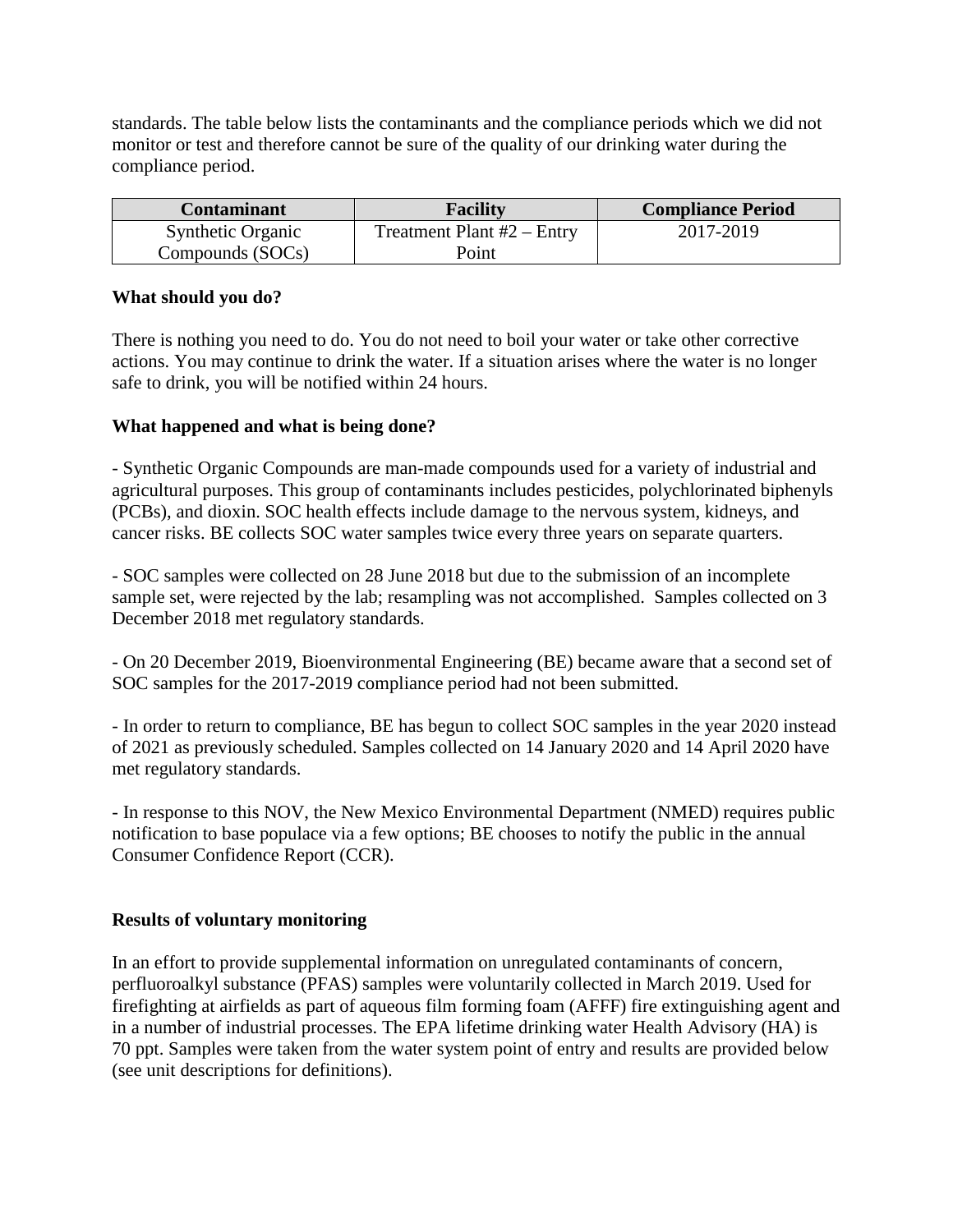| <b>Contaminants</b>                                         | <b>Result</b> |
|-------------------------------------------------------------|---------------|
| Perfluorohexanoic acid (PFHxA)                              | ND            |
| Perfluorooctanoic acid (PFOA)                               | <b>ND</b>     |
| Perfluorononanoic acid (PFNA)                               | <b>ND</b>     |
| Perfluoroheptanoic acid (PFHpA)                             | <b>ND</b>     |
| Perfluorodecanoic acid (PFDA)                               | ND            |
| Perfluoroundecanoic acid (PFUnA)                            | <b>ND</b>     |
| Perfluorotridecanoic acid (PFTriA)                          | <b>ND</b>     |
| Perfluorododecanoic acid (PFDoA)                            | <b>ND</b>     |
| Perfluorotetradecanoic acid (PFTeA)                         | <b>ND</b>     |
| Perfluorobutanesulfonic acid (PFBS)                         | <b>ND</b>     |
| Perfluorohexanesulfonic acid (PFHxS)                        | <b>ND</b>     |
| Perfluorooctanesulfonic acid (PFOS)                         | <b>ND</b>     |
| N-ethylperfluorooctanesulfonamidoacetic<br>acid (NEtFOSAA)  | <b>ND</b>     |
| N-methylperfluorooctanesulfonamidoacetic<br>acid (NMeFOSAA) | ND            |

# **Additional Information for Lead**

If present, elevated levels of lead can cause serious health problems, especially for pregnant women and young children. Lead in drinking water is primarily from materials and components associated with service lines and home plumbing. Holloman AFB (PWSID: NM3562719) is responsible for providing high quality drinking water, but cannot control the variety of materials used in plumbing components. When your water has been sitting for several hours, you can minimize the potential for lead exposure by flushing your tap for 30 seconds to 2 minutes before using water for drinking or cooking. If you are concerned about lead in your water, you may wish to have your water tested. Information on lead in drinking water, testing methods, and steps you can take to minimize exposure is available from the Safe Drinking Water Hotline or at [http://www.epa.gov/safewater/lead.](http://www.epa.gov/safewater/lead)

# **Water Quality Data Table**

In order to ensure that tap water is safe to drink, EPA prescribes regulations which limit the amount of contaminants in water provided by public water systems. The table below lists all of the drinking water contaminants that we detected during the calendar year of this report.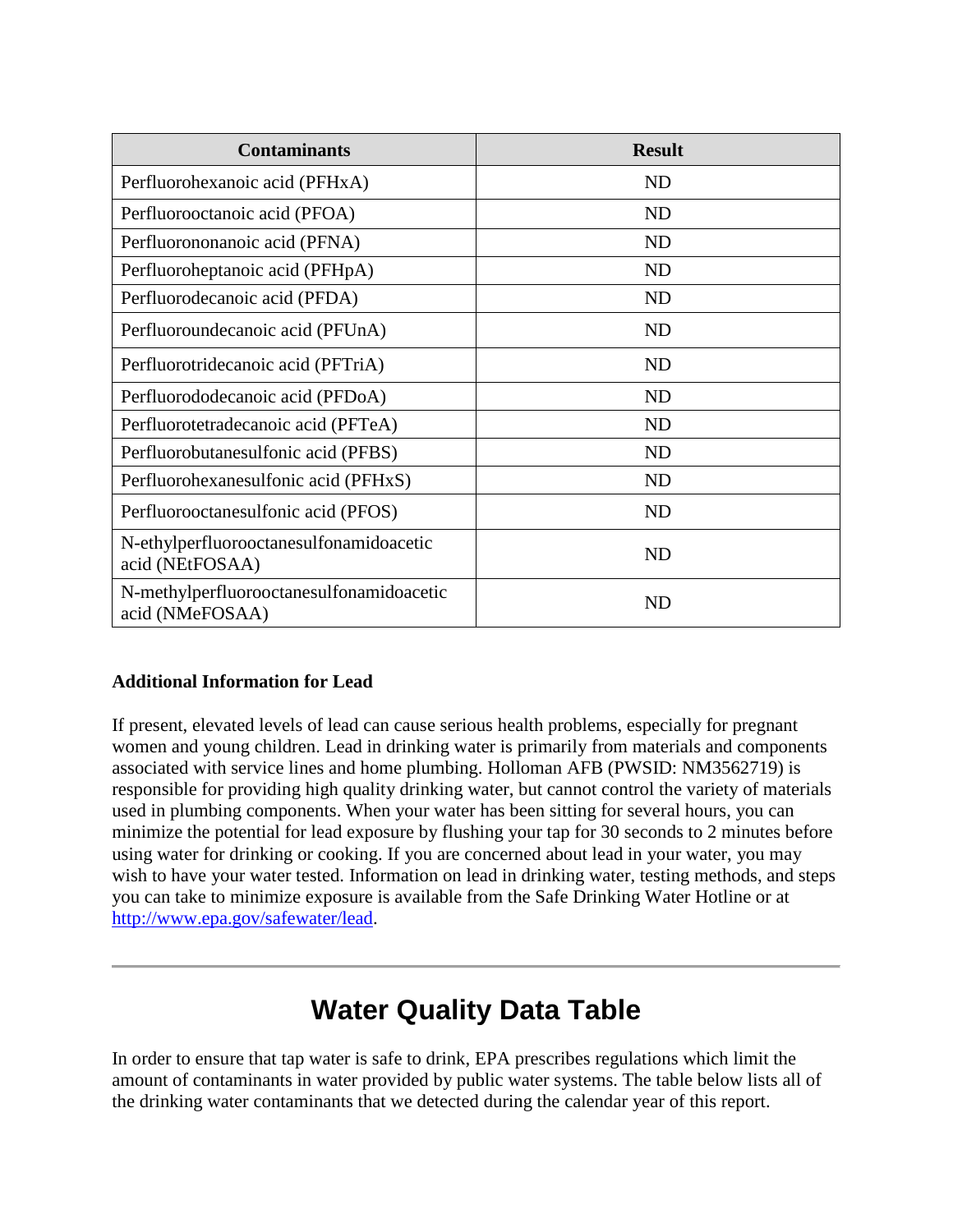Although many more contaminants were tested, only those substances listed below were found in your water. All sources of drinking water contain some naturally occurring contaminants. At low levels, these substances are generally not harmful in our drinking water. Removing all contaminants would be extremely expensive, and in most cases, would not provide increased protection of public health. A few naturally occurring minerals may actually improve the taste of drinking water and have nutritional value at low levels. Unless otherwise noted, the data presented in this table is from testing done in the calendar year of the report. The EPA or the State requires us to monitor for certain contaminants less than once per year because the concentrations of these contaminants do not vary significantly from year to year, or the system is not considered vulnerable to this type of contamination. As such, some of our data, though representative, may be more than one year old. In this table you will find terms and abbreviations that might not be familiar to you. To help you better understand these terms, we have provided the definitions below the table.

|                                                     |                                                                                                                   |                | <b>Detect</b>                  |           | Range     |                              |                  |                                                                                                                                    |  |  |
|-----------------------------------------------------|-------------------------------------------------------------------------------------------------------------------|----------------|--------------------------------|-----------|-----------|------------------------------|------------------|------------------------------------------------------------------------------------------------------------------------------------|--|--|
| <b>Contaminants</b>                                 | <b>MCLG</b><br>or<br><b>MRDLG MRDL</b>                                                                            | MCL,<br>TT, or | In<br>Your<br><b>Water Low</b> |           | High      | <b>Sample</b><br><b>Date</b> | <b>Violation</b> | <b>Typical Source</b>                                                                                                              |  |  |
| <b>Disinfectants &amp; Disinfection By-Products</b> |                                                                                                                   |                |                                |           |           |                              |                  |                                                                                                                                    |  |  |
|                                                     | (There is convincing evidence that addition of a disinfectant is necessary for control of microbial contaminants) |                |                                |           |           |                              |                  |                                                                                                                                    |  |  |
| Chlorine (as $Cl2$ )<br>(ppm)                       | 4                                                                                                                 | $\overline{4}$ | 0.9                            | 0.8       | 0.9       | 2019                         | No               | Water additive used to control<br>microbes                                                                                         |  |  |
| Haloacetic Acids<br>$(HAA5)$ (ppb)                  | <b>NA</b>                                                                                                         | 60             | 0.87                           | <b>NA</b> | 1.98      | 2019                         | N <sub>o</sub>   | By-product of drinking water<br>chlorination                                                                                       |  |  |
| <b>TTHMs</b> [Total<br>Trihalomethanes]<br>(ppb)    | <b>NA</b>                                                                                                         | 80             | 22.2                           | <b>NA</b> | 43.5      | 2019                         | N <sub>o</sub>   | By-product of drinking water<br>disinfection                                                                                       |  |  |
| <b>Inorganic Contaminants</b>                       |                                                                                                                   |                |                                |           |           |                              |                  |                                                                                                                                    |  |  |
| Barium (ppm)                                        | $\overline{2}$                                                                                                    | $\overline{2}$ | 0.024                          | <b>NA</b> | NA        | 2018                         | No               | Discharge of drilling wastes;<br>Discharge from metal refineries;<br>Erosion of natural deposits                                   |  |  |
| Fluoride (ppm)                                      | 4                                                                                                                 | 4              | 0.28                           | <b>NA</b> | NA        | 2018                         | No               | Erosion of natural deposits;<br>Water additive which promotes<br>strong teeth; Discharge from<br>fertilizer and aluminum factories |  |  |
| Nitrate<br>[measured as<br>Nitrogen] (ppm)          | 10                                                                                                                | 10             | 0.76                           | <b>NA</b> | <b>NA</b> | 2019                         | No               | Runoff from fertilizer use;<br>Leaching from septic tanks,<br>sewage; Erosion of natural<br>deposits                               |  |  |
| Selenium (ppb)                                      | 50                                                                                                                | 50             | 1.9                            | <b>NA</b> | NA        | 2018                         | N <sub>o</sub>   | Discharge from petroleum and<br>metal refineries; Erosion of<br>natural deposits; Discharge from<br>mines                          |  |  |
| Sodium<br>(optional) (ppm)                          | <b>NA</b>                                                                                                         |                | 54                             | <b>NA</b> | NA        | 2018                         | N <sub>o</sub>   | Erosion of natural deposits;<br>Leaching                                                                                           |  |  |
| <b>Radioactive Contaminants</b>                     |                                                                                                                   |                |                                |           |           |                              |                  |                                                                                                                                    |  |  |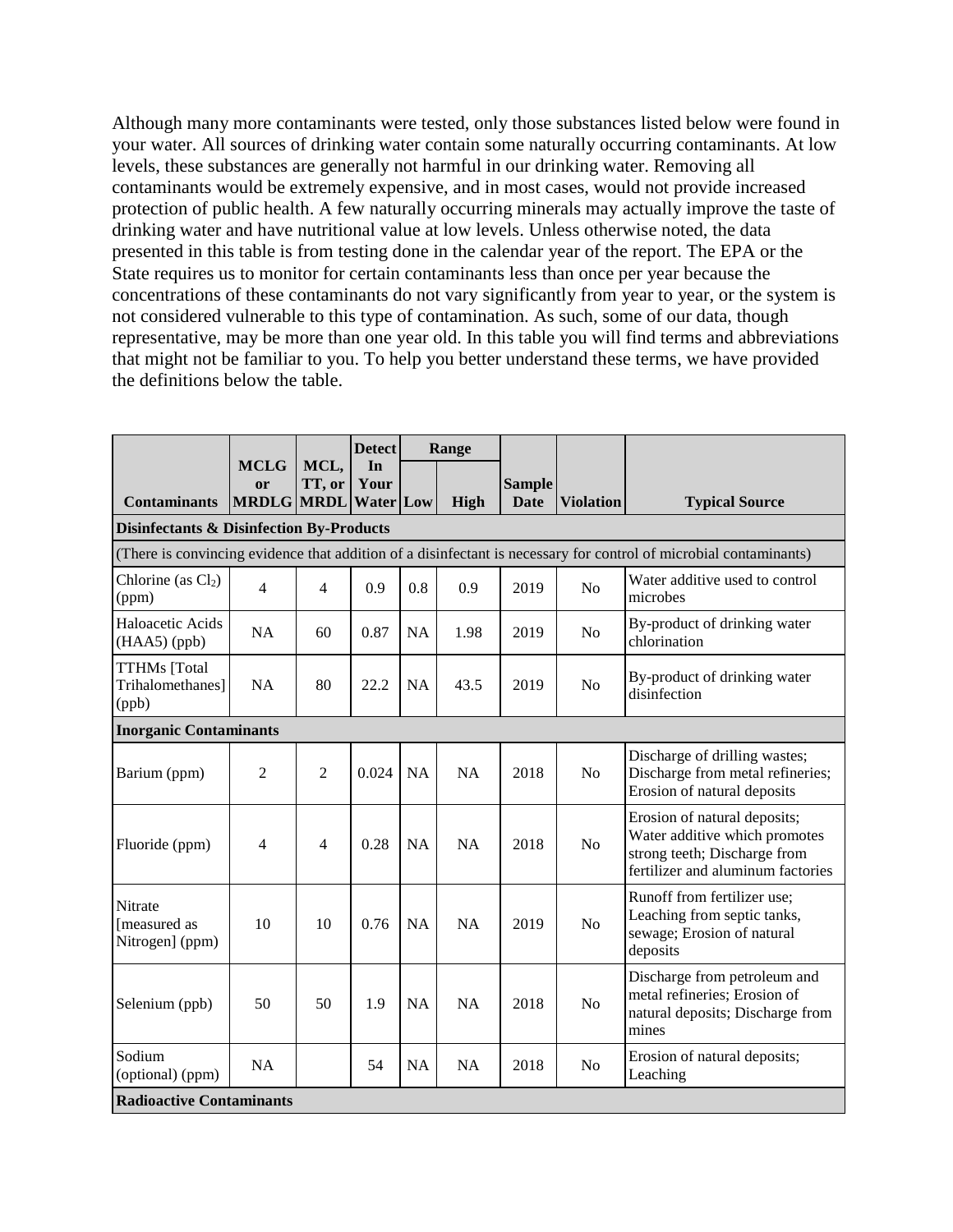|                                                                    |                                                                                      |                |           | <b>Detect</b>                  |                                      | Range                 |                                                                            |                              |                  |                                                                                                                            |  |
|--------------------------------------------------------------------|--------------------------------------------------------------------------------------|----------------|-----------|--------------------------------|--------------------------------------|-----------------------|----------------------------------------------------------------------------|------------------------------|------------------|----------------------------------------------------------------------------------------------------------------------------|--|
| <b>Contaminants</b>                                                | <b>MCLG</b><br><b>or</b><br><b>MRDLG MRDL</b>                                        | MCL,<br>TT, or |           | In<br>Your<br><b>Water Low</b> |                                      | <b>High</b>           |                                                                            | <b>Sample</b><br><b>Date</b> | <b>Violation</b> | <b>Typical Source</b>                                                                                                      |  |
| Alpha emitters<br>(pCi/L)                                          | $\Omega$                                                                             | 15             |           | 6.17                           | 4                                    | 6.17                  |                                                                            | 2017                         | No               | Erosion of natural deposits                                                                                                |  |
| Beta/photon<br>emitters (pCi/L)                                    | $\boldsymbol{0}$                                                                     | 50             |           | 3.19<br><b>NA</b>              |                                      | <b>NA</b>             |                                                                            | 2017                         | No               | Decay of natural and man-made<br>deposits. The EPA considers 50<br>pCi/L to be the level of concern<br>for Beta particles. |  |
| Uranium (ug/L)                                                     | $\Omega$                                                                             | 30             |           | 2.7                            | <b>NA</b>                            | NA                    |                                                                            | 2017<br>No                   |                  | Erosion of natural deposits                                                                                                |  |
| Synthetic organic contaminants including pesticides and herbicides |                                                                                      |                |           |                                |                                      |                       |                                                                            |                              |                  |                                                                                                                            |  |
| Acrylamide                                                         | <b>NA</b>                                                                            | <b>TT</b>      | <b>NA</b> |                                | <b>NA</b><br>NA                      |                       |                                                                            | 2019                         | No               | Added to water during<br>sewage/wastewater treatment                                                                       |  |
|                                                                    | <b>Sample</b><br>Your<br><b>Contaminants</b><br><b>MCLG</b>  AL Water<br><b>Date</b> |                |           |                                | # Samples<br><b>Exceeding</b><br>AI. | <b>Exceeds</b><br>AI. | <b>Typical Source</b>                                                      |                              |                  |                                                                                                                            |  |
| <b>Inorganic Contaminants</b>                                      |                                                                                      |                |           |                                |                                      |                       |                                                                            |                              |                  |                                                                                                                            |  |
|                                                                    | Copper - action level at<br>1.3<br>1.3<br>0.17<br>consumer taps (ppm)                |                | 2019      |                                | $\overline{0}$                       | No                    | Corrosion of household<br>plumbing systems; Erosion of<br>natural deposits |                              |                  |                                                                                                                            |  |
| Lead - action level at<br>consumer taps (ppb)                      |                                                                                      | $\theta$       | 15        | 2.8                            | 2019                                 |                       |                                                                            | $\Omega$                     | No               | Corrosion of household<br>plumbing systems; Erosion of<br>natural deposits                                                 |  |

# **Undetected Contaminants**

The following contaminants were monitored for, but not detected, in your water.

|                                | <b>MCLG</b><br><sub>or</sub> | MCL,<br>TT, or | Your      |                                   |                                                              |
|--------------------------------|------------------------------|----------------|-----------|-----------------------------------|--------------------------------------------------------------|
| <b>Contaminants</b>            |                              |                |           | <b>MRDLG MRDL Water Violation</b> | <b>Typical Source</b>                                        |
| $1,1,1$ -Trichloroethane (ppb) | 200                          | 200            | <b>ND</b> | N <sub>0</sub>                    | Discharge from metal degreasing sites and<br>other factories |
| 1,1,2-Trichloroethane (ppb)    | 3                            | 5              | <b>ND</b> | N <sub>0</sub>                    | Discharge from industrial chemical<br>factories              |
| 1,1-Dichloroethylene (ppb)     | 7                            | 7              | ND        | N <sub>0</sub>                    | Discharge from industrial chemical<br>factories              |
| 1,2,4-Trichlorobenzene (ppb)   | 70                           | 70             | <b>ND</b> | N <sub>0</sub>                    | Discharge from textile-finishing factories                   |
| 1,2-Dichloroethane (ppb)       | $\theta$                     | 5              | ND        | No                                | Discharge from industrial chemical<br>factories              |
| 1,2-Dichloropropane (ppb)      | $\theta$                     | 5              | <b>ND</b> | No                                | Discharge from industrial chemical<br>factories              |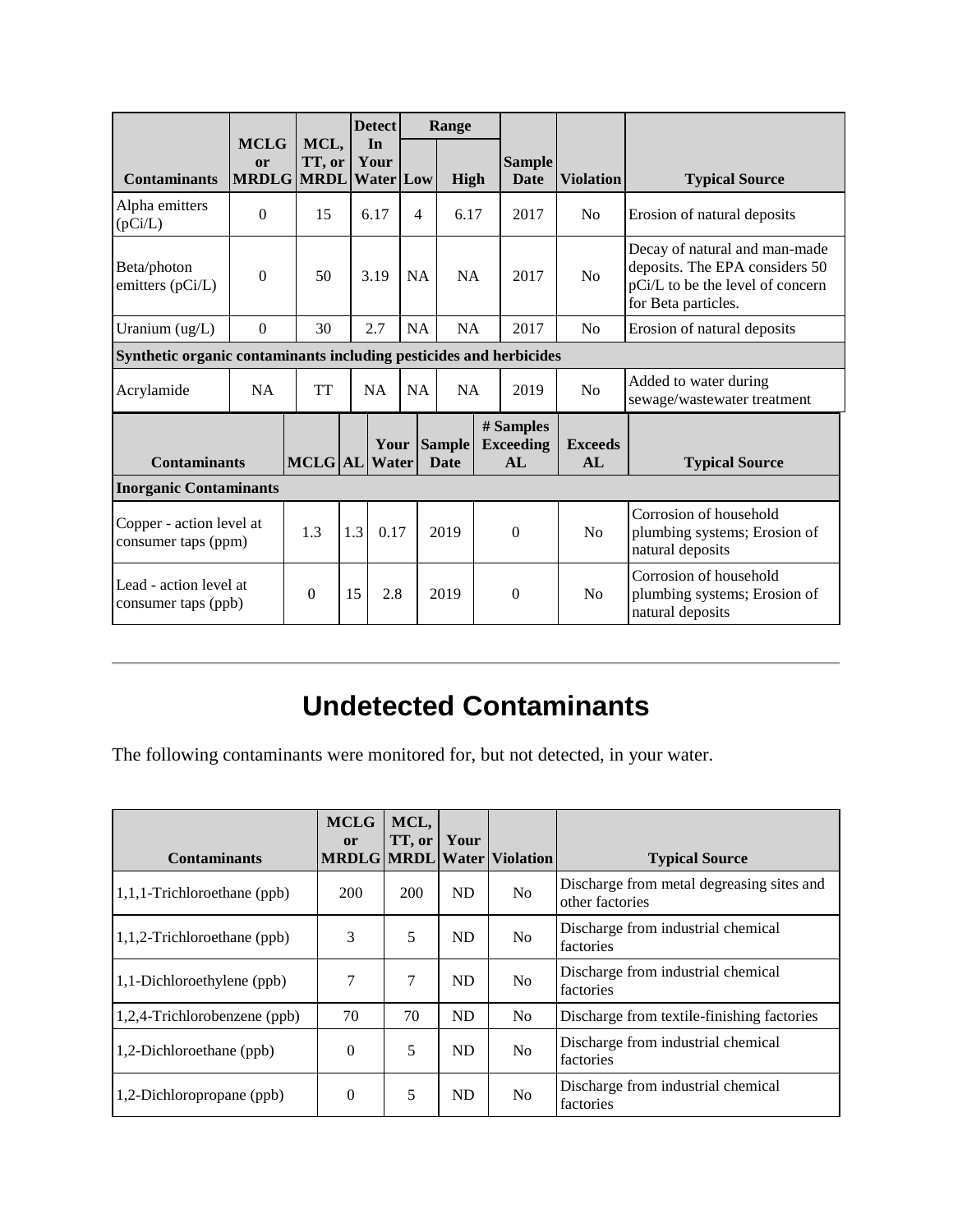| <b>Contaminants</b>                        | <b>MCLG</b><br>or<br><b>MRDLG</b> | MCL,<br>TT, or<br><b>MRDL</b> | Your           | <b>Water Violation</b> | <b>Typical Source</b>                                                                                                                        |
|--------------------------------------------|-----------------------------------|-------------------------------|----------------|------------------------|----------------------------------------------------------------------------------------------------------------------------------------------|
| 1-butanol (ug/L)                           | 2                                 |                               | ND             | No                     |                                                                                                                                              |
| $2,4,5$ -TP (Silvex) (ppb)                 | 50                                | 50                            | ND             | No                     | Residue of banned herbicide                                                                                                                  |
| $2,4-D$ (ppb)                              | 70                                | 70                            | ND             | No                     | Runoff from herbicide used on row crops                                                                                                      |
| 2-methoxyethanol (ug/L)                    | $\overline{c}$                    |                               | ND             | No                     |                                                                                                                                              |
| $2$ -propen-1-ol (ug/L)                    | $\overline{c}$                    |                               | N <sub>D</sub> | No                     |                                                                                                                                              |
| Antimony (ppb)                             | 6                                 | 6                             | ND             | No                     | Discharge from petroleum refineries; fire<br>retardants; ceramics; electronics; solder;<br>test addition.                                    |
| Arsenic (ppb)                              | $\theta$                          | 10                            | N <sub>D</sub> | No                     | Erosion of natural deposits; Runoff from<br>orchards; Runoff from glass and electronics<br>production wastes                                 |
| Asbestos (MFL)                             | 7                                 | 7                             | <b>ND</b>      | N <sub>0</sub>         | Decay of asbestos cement water mains;<br>Erosion of natural deposits                                                                         |
| Atrazine (ppb)                             | 3                                 | 3                             | N <sub>D</sub> | No                     | Runoff from herbicide used on row crops                                                                                                      |
| Benzene (ppb)                              | $\boldsymbol{0}$                  | 5                             | <b>ND</b>      | N <sub>o</sub>         | Discharge from factories; Leaching from<br>gas storage tanks and landfills                                                                   |
| Benzo(a)pyrene (ppt)                       | $\boldsymbol{0}$                  | 200                           | <b>ND</b>      | No                     | Leaching from linings of water storage<br>tanks and distribution lines                                                                       |
| Beryllium (ppb)                            | 4                                 | 4                             | N <sub>D</sub> | No                     | Discharge from metal refineries and coal-<br>burning factories; Discharge from<br>electrical, aerospace, and defense industries              |
| Cadmium (ppb)                              | 5                                 | 5                             | <b>ND</b>      | N <sub>0</sub>         | Corrosion of galvanized pipes; Erosion of<br>natural deposits; Discharge from metal<br>refineries; runoff from waste batteries and<br>paints |
| Carbofuran (ppb)                           | 40                                | 40                            | N <sub>D</sub> | No                     | Leaching of soil fumigant used on rice and<br>alfalfa                                                                                        |
| Carbon Tetrachloride (ppb)                 | $\overline{0}$                    | 5                             | ND             | N <sub>o</sub>         | Discharge from chemical plants and other<br>industrial activities                                                                            |
| Chlordane (ppb)                            | $\overline{0}$                    | $\overline{2}$                | ND             | No                     | Residue of banned termiticide                                                                                                                |
| Chlorobenzene<br>(monochlorobenzene) (ppb) | 100                               | 100                           | ND             | N <sub>o</sub>         | Discharge from chemical and agricultural<br>chemical factories                                                                               |
| Chromium (ppb)                             | 100                               | 100                           | ND             | No                     | Discharge from steel and pulp mills;<br>Erosion of natural deposits                                                                          |
| Cyanide (ppb)                              | 200                               | 200                           | ND             | No                     | Discharge from plastic and fertilizer<br>factories; Discharge from steel/metal<br>factories                                                  |
| Dalapon (ppb)                              | 200                               | 200                           | ND             | N <sub>o</sub>         | Runoff from herbicide used on rights of<br>way                                                                                               |
| Di (2-ethylhexyl) adipate (ppb)            | 400                               | 400                           | ND             | No                     | Discharge from chemical factories                                                                                                            |
| Di (2-ethylhexyl) phthalate<br>(ppb)       | $\boldsymbol{0}$                  | 6                             | ND             | N <sub>o</sub>         | Discharge from rubber and chemical<br>factories                                                                                              |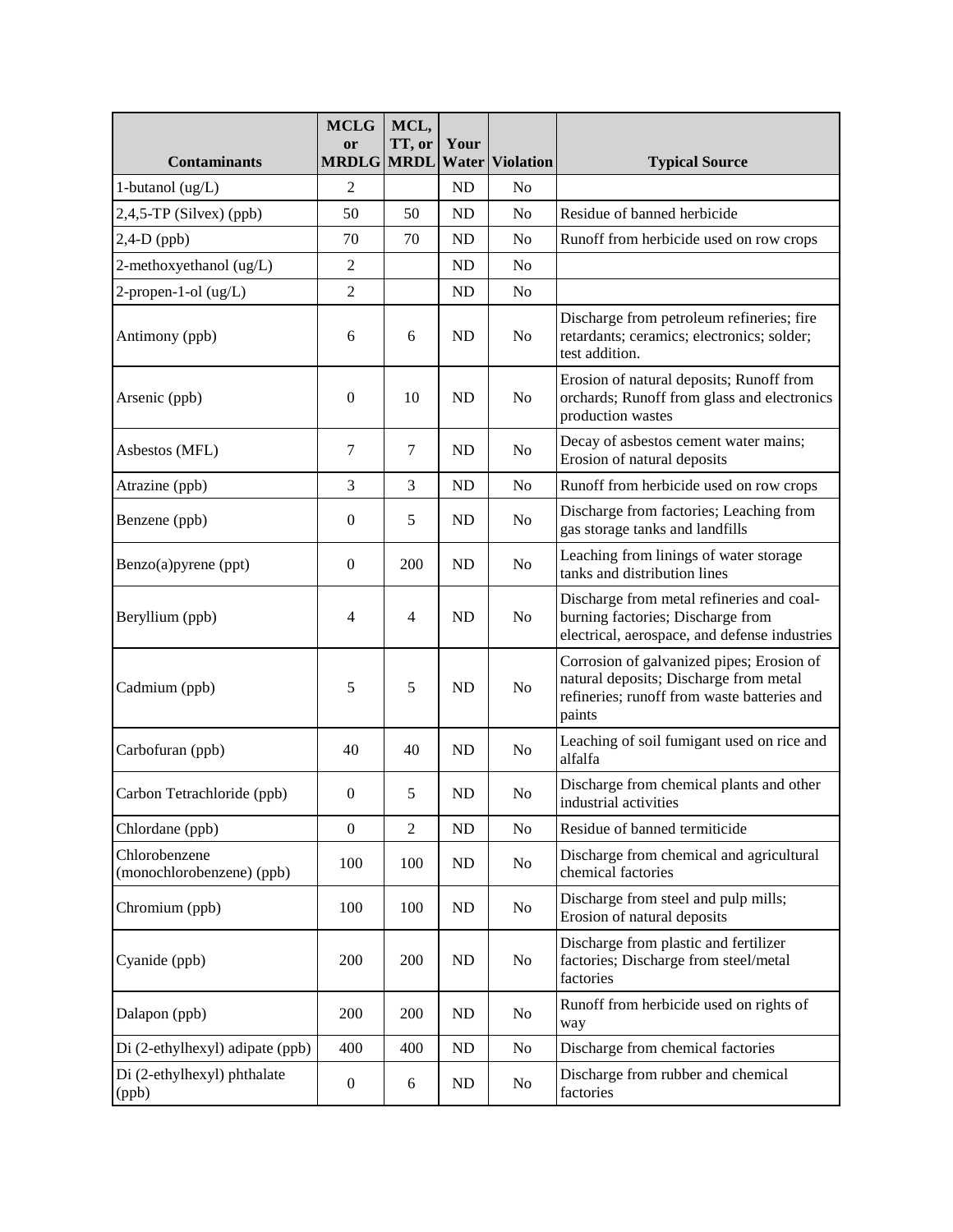| <b>Contaminants</b>                  | <b>MCLG</b><br>or<br><b>MRDLG MRDL</b> | MCL,<br>TT, or   | Your<br>Water | <b>Violation</b> | <b>Typical Source</b>                                                                                                   |
|--------------------------------------|----------------------------------------|------------------|---------------|------------------|-------------------------------------------------------------------------------------------------------------------------|
| Dibromochloropropane<br>(DBCP) (ppt) | $\boldsymbol{0}$                       | 200              | ND            | N <sub>o</sub>   | Runoff/leaching from soil fumigant used on<br>soybeans, cotton, pineapples, and orchards                                |
| Dichloromethane (ppb)                | $\overline{0}$                         | 5                | ND            | N <sub>o</sub>   | Discharge from pharmaceutical and<br>chemical factories                                                                 |
| Dinoseb (ppb)                        | $\tau$                                 | 7                | <b>ND</b>     | N <sub>o</sub>   | Runoff from herbicide used on soybeans<br>and vegetables                                                                |
| Dioxin $(2,3,7,8$ -TCDD $)$ (ppq)    | $\boldsymbol{0}$                       | 30               | ND            | N <sub>o</sub>   | Emissions from waste incineration and<br>other combustion; Discharge from chemical<br>factories                         |
| Diquat (ppb)                         | 20                                     | 20               | ND            | N <sub>o</sub>   | Runoff from herbicide use                                                                                               |
| Endothall (ppb)                      | 100                                    | 100              | ND            | N <sub>o</sub>   | Runoff from herbicide use                                                                                               |
| Endrin (ppb)                         | $\overline{2}$                         | $\overline{2}$   | ND            | N <sub>0</sub>   | Residue of banned insecticide                                                                                           |
| Ethylbenzene (ppb)                   | 700                                    | 700              | ND            | N <sub>o</sub>   | Discharge from petroleum refineries                                                                                     |
| Ethylene dibromide (ppt)             | $\mathbf{0}$                           | 50               | ND            | N <sub>o</sub>   | Discharge from petroleum refineries                                                                                     |
| Glyphosate (ppb)                     | 700                                    | 700              | ND            | N <sub>o</sub>   | Runoff from herbicide use                                                                                               |
| Heptachlor (ppt)                     | $\boldsymbol{0}$                       | 400              | ND            | N <sub>o</sub>   | Residue of banned pesticide                                                                                             |
| Heptachlor epoxide (ppt)             | $\boldsymbol{0}$                       | 200              | ND            | N <sub>o</sub>   | Breakdown of heptachlor                                                                                                 |
| Hexachlorobenzene (ppb)              | $\boldsymbol{0}$                       | 1                | ND            | N <sub>o</sub>   | Discharge from metal refineries and<br>agricultural chemical factories                                                  |
| Hexachlorocyclopentadiene<br>(ppb)   | 50                                     | 50               | ND            | N <sub>o</sub>   | Discharge from chemical factories                                                                                       |
| Lindane (ppt)                        | 200                                    | 200              | ND            | N <sub>o</sub>   | Runoff/leaching from insecticide used on<br>cattle, lumber, gardens                                                     |
| Mercury [Inorganic] (ppb)            | $\overline{2}$                         | $\overline{2}$   | ND            | N <sub>o</sub>   | Erosion of natural deposits; Discharge from<br>refineries and factories; Runoff from<br>landfills; Runoff from cropland |
| Methoxychlor (ppb)                   | 40                                     | 40               | <b>ND</b>     | N <sub>o</sub>   | Runoff/leaching from insecticide used on<br>fruits, vegetables, alfalfa, livestock                                      |
| Oxamyl [Vydate] (ppb)                | 200                                    | 200              | ND            | N <sub>o</sub>   | Runoff/leaching from insecticide used on<br>apples, potatoes and tomatoes                                               |
| Pentachlorophenol (ppb)              | $\boldsymbol{0}$                       | 1                | ND            | No               | Discharge from wood preserving factories                                                                                |
| Picloram (ppb)                       | 500                                    | 500              | ND            | No               | Herbicide runoff                                                                                                        |
| Radium (combined 226/228)<br>(pCi/L) | $\boldsymbol{0}$                       | 5                | ND            | N <sub>o</sub>   | Erosion of natural deposits                                                                                             |
| Simazine (ppb)                       | $\overline{4}$                         | $\overline{4}$   | ND            | N <sub>0</sub>   | Herbicide runoff                                                                                                        |
| Styrene (ppb)                        | 100                                    | 100              | ND            | No               | Discharge from rubber and plastic factories;<br>Leaching from landfills                                                 |
| Tetrachloroethylene (ppb)            | $\boldsymbol{0}$                       | 5                | ND            | No               | Discharge from factories and dry cleaners                                                                               |
| Thallium (ppb)                       | .5                                     | $\boldsymbol{2}$ | ND            | No               | Discharge from electronics, glass, and<br>Leaching from ore-processing sites; drug<br>factories                         |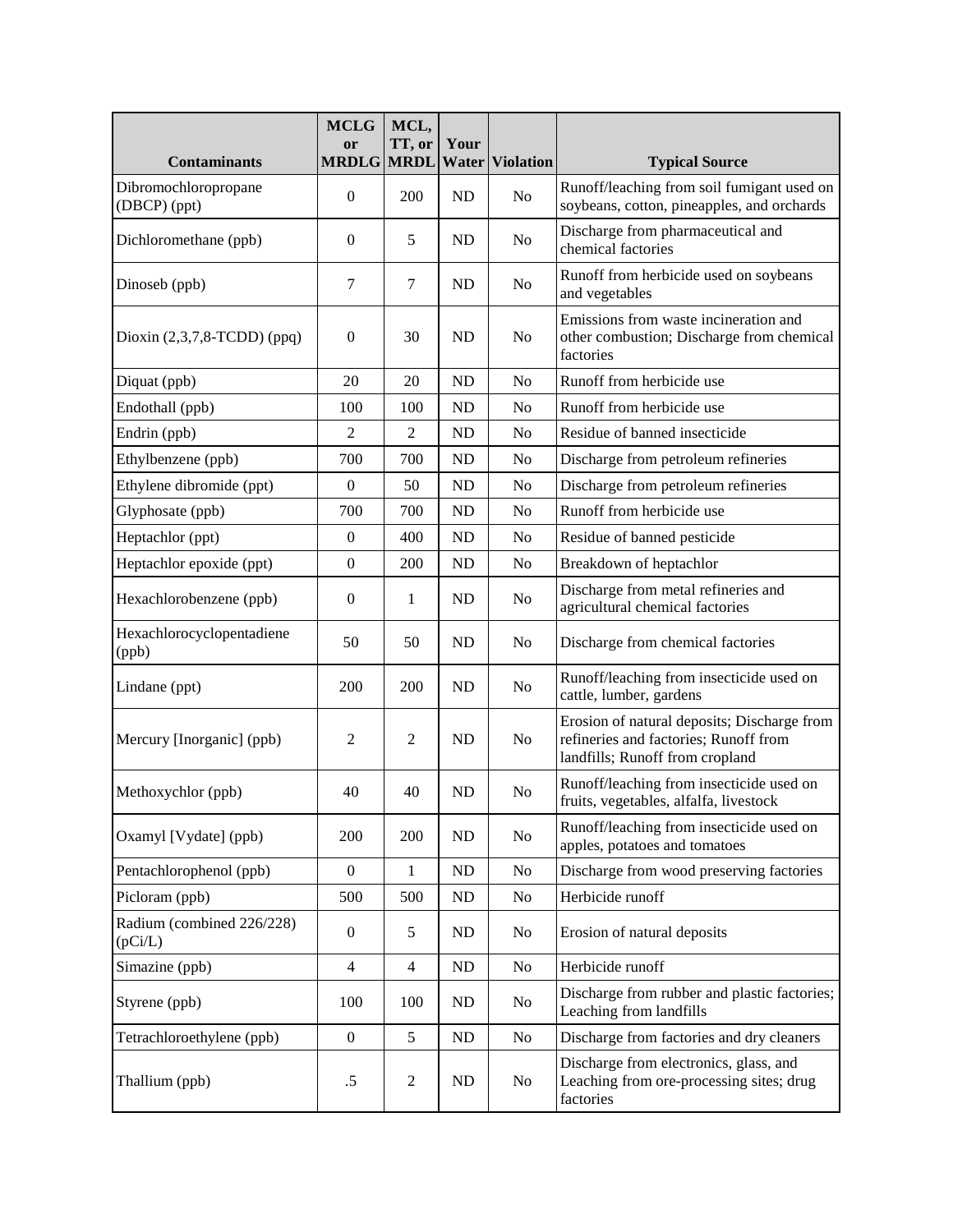| <b>Contaminants</b>                          | <b>MCLG</b><br>or<br><b>MRDLG MRDL</b> | MCL,<br>TT, or | Your           | <b>Water Violation</b> | <b>Typical Source</b>                                                    |
|----------------------------------------------|----------------------------------------|----------------|----------------|------------------------|--------------------------------------------------------------------------|
| Toluene (ppm)                                | 1                                      | 1              | ND             | N <sub>0</sub>         | Discharge from petroleum factories                                       |
| Toxaphene (ppb)                              | $\theta$                               | 3              | ND             | N <sub>o</sub>         | Runoff/leaching from insecticide used on<br>cotton and cattle            |
| Trichloroethylene (ppb)                      | $\theta$                               | 5              | <b>ND</b>      | N <sub>o</sub>         | Discharge from metal degreasing sites and<br>other factories             |
| Vinyl Chloride (ppb)                         | $\theta$                               | $\overline{2}$ | <b>ND</b>      | N <sub>0</sub>         | Leaching from PVC piping; Discharge from<br>plastics factories           |
| Xylenes (ppm)                                | 10                                     | 10             | <b>ND</b>      | N <sub>0</sub>         | Discharge from petroleum factories;<br>Discharge from chemical factories |
| alpha-hexachlorocyclohexane<br>(ug/L)        | $\overline{2}$                         |                | ND             | N <sub>0</sub>         |                                                                          |
| butylated hydroxyanisole<br>(ug/L)           | $\overline{2}$                         |                | <b>ND</b>      | N <sub>o</sub>         |                                                                          |
| chlorpyrifos (ug/L)                          | $\overline{2}$                         |                | N <sub>D</sub> | N <sub>o</sub>         |                                                                          |
| cis-1,2-Dichloroethylene (ppb)               | 70                                     | 70             | <b>ND</b>      | N <sub>o</sub>         | Discharge from industrial chemical<br>factories                          |
| dimethipin (ug/L)                            | $\overline{c}$                         |                | N <sub>D</sub> | N <sub>o</sub>         |                                                                          |
| ethoprop (ug/L)                              | $\overline{c}$                         |                | ND             | N <sub>o</sub>         |                                                                          |
| germanium (ug/L)                             | $\overline{c}$                         |                | N <sub>D</sub> | N <sub>o</sub>         |                                                                          |
| o-Dichlorobenzene (ppb)                      | 600                                    | 600            | <b>ND</b>      | N <sub>0</sub>         | Discharge from industrial chemical<br>factories                          |
| o-toluidine (ug/L)                           | $\overline{2}$                         |                | ND             | No                     |                                                                          |
| oxyfluorfen (ug/L)                           | $\overline{2}$                         |                | N <sub>D</sub> | N <sub>o</sub>         |                                                                          |
| p-Dichlorobenzene (ppb)                      | 75                                     | 75             | <b>ND</b>      | N <sub>o</sub>         | Discharge from industrial chemical<br>factories                          |
| profenofos $(ug/L)$                          | $\overline{2}$                         |                | ND             | N <sub>0</sub>         |                                                                          |
| quinoline (ug/L)                             | $\overline{2}$                         |                | <b>ND</b>      | N <sub>o</sub>         |                                                                          |
| tebuconazole (ug/L)                          | $\overline{2}$                         |                | ND             | No                     |                                                                          |
| total permethrin (cis- $&$ trans-)<br>(ug/L) | $\overline{2}$                         |                | ND             | N <sub>o</sub>         |                                                                          |
| trans-1,2-Dichloroethylene<br>(ppb)          | 100                                    | 100            | ND             | N <sub>o</sub>         | Discharge from industrial chemical<br>factories                          |
| tribufos (ug/L)                              | $\mathfrak{2}$                         |                | ND             | N <sub>o</sub>         |                                                                          |

# **Additional Monitoring**

As part of an on-going evaluation program the EPA has required us to monitor some additional contaminants/chemicals. Information collected through the monitoring of these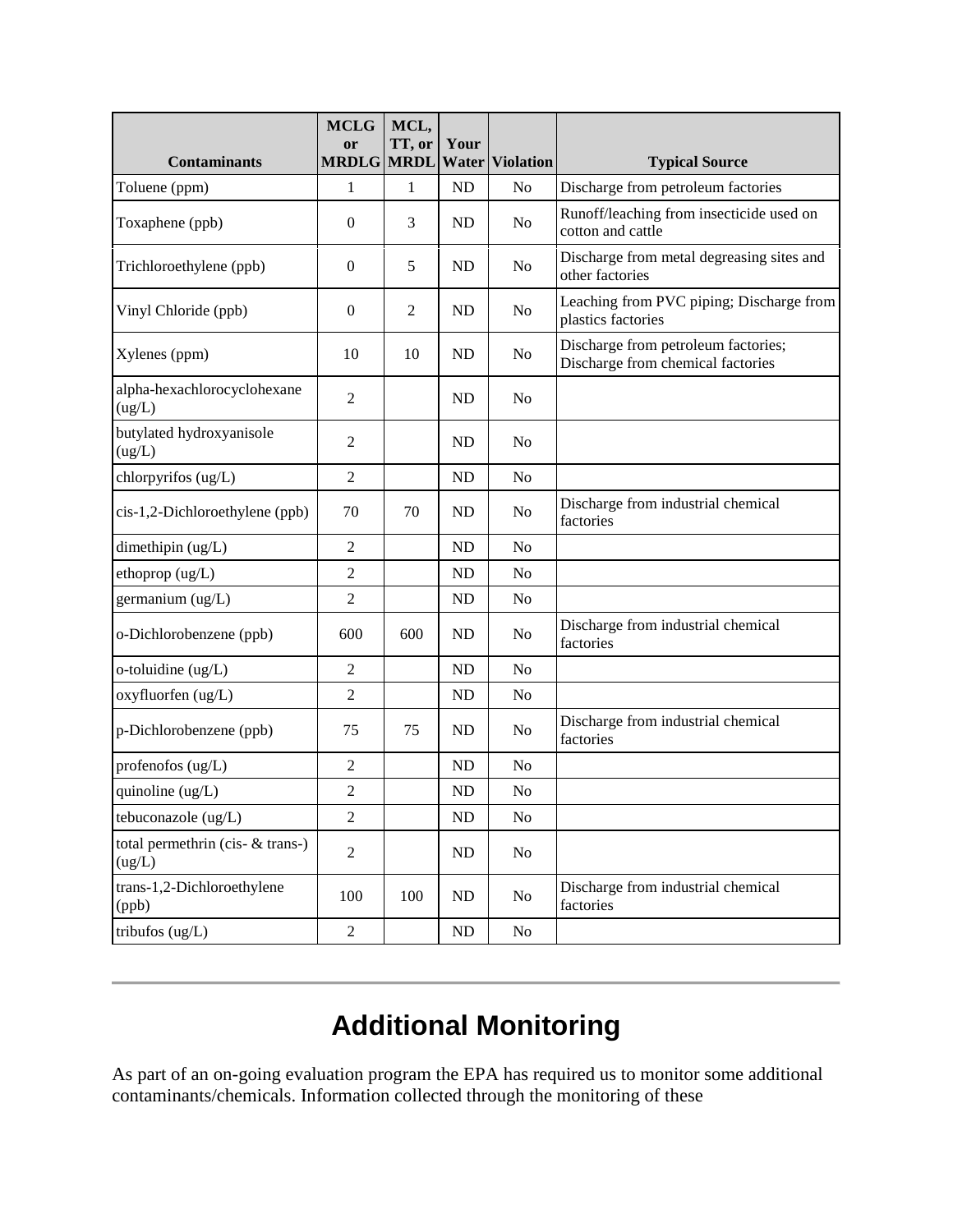contaminants/chemicals will help to ensure that future decisions on drinking water standards are based on sound science. Therefore, contaminants/chemicals do not yet have reporting limits or maximum contaminant levels.

|                                         |                       |          | Range |
|-----------------------------------------|-----------------------|----------|-------|
| <b>Contaminants</b>                     | <b>Reported Level</b> | Low      | High  |
| 1-butanol $(ug/L)$                      | <b>ND</b>             |          |       |
| 2-methoxyethanol (ug/L)                 | <b>ND</b>             |          |       |
| 2-propen-1-ol (ug/L)                    | <b>ND</b>             |          |       |
| HAA6Br (ug/L)                           | 1.06                  | $\Omega$ | 3.4   |
| HAA9 (ug/L)                             | 1.43                  | $\Omega$ | 4.6   |
| alpha-hexachlorocyclohexane (ug/L)      | <b>ND</b>             |          |       |
| butylated hydroxyanisole (ug/L)         | <b>ND</b>             |          |       |
| chlorpyrifos (ug/L)                     | <b>ND</b>             |          |       |
| dimethipin (ug/L)                       | <b>ND</b>             |          |       |
| ethoprop (ug/L)                         | <b>ND</b>             |          |       |
| germanium (ug/L)                        | <b>ND</b>             |          |       |
| manganese (ug/L)                        | 0.42                  | 0.41     | 0.43  |
| o-toluidine (ug/L)                      | <b>ND</b>             |          |       |
| oxyfluorfen (ug/L)                      | <b>ND</b>             |          |       |
| profenofos (ug/L)                       | <b>ND</b>             |          |       |
| quinoline $(ug/L)$                      | ND                    |          |       |
| tebuconazole (ug/L)                     | <b>ND</b>             |          |       |
| total permethrin (cis- & trans-) (ug/L) | <b>ND</b>             |          |       |
| tribufos (ug/L)                         | <b>ND</b>             |          |       |

| <b>Unit Descriptions</b> |                                                                       |
|--------------------------|-----------------------------------------------------------------------|
| <b>Term</b>              | <b>Definition</b>                                                     |
| $\text{ug/L}$            | $\mu$ g/L : Number of micrograms of substance in one liter of water   |
| ppm                      | ppm: parts per million, or milligrams per liter $(mg/L)$              |
| ppb                      | ppb: parts per billion, or micrograms per liter (µg/L)                |
| ppt                      | ppt: parts per trillion, or nanograms per liter $(ng/L)$              |
| ppq                      | ppq: parts per quadrillion, or picograms per liter (pg/L)             |
| pCi/L                    | pCi/L: picocuries per liter (a measure of radioactivity)              |
| <b>MFL</b>               | MFL: million fibers per liter, used to measure asbestos concentration |
| <b>NA</b>                | NA: not applicable                                                    |